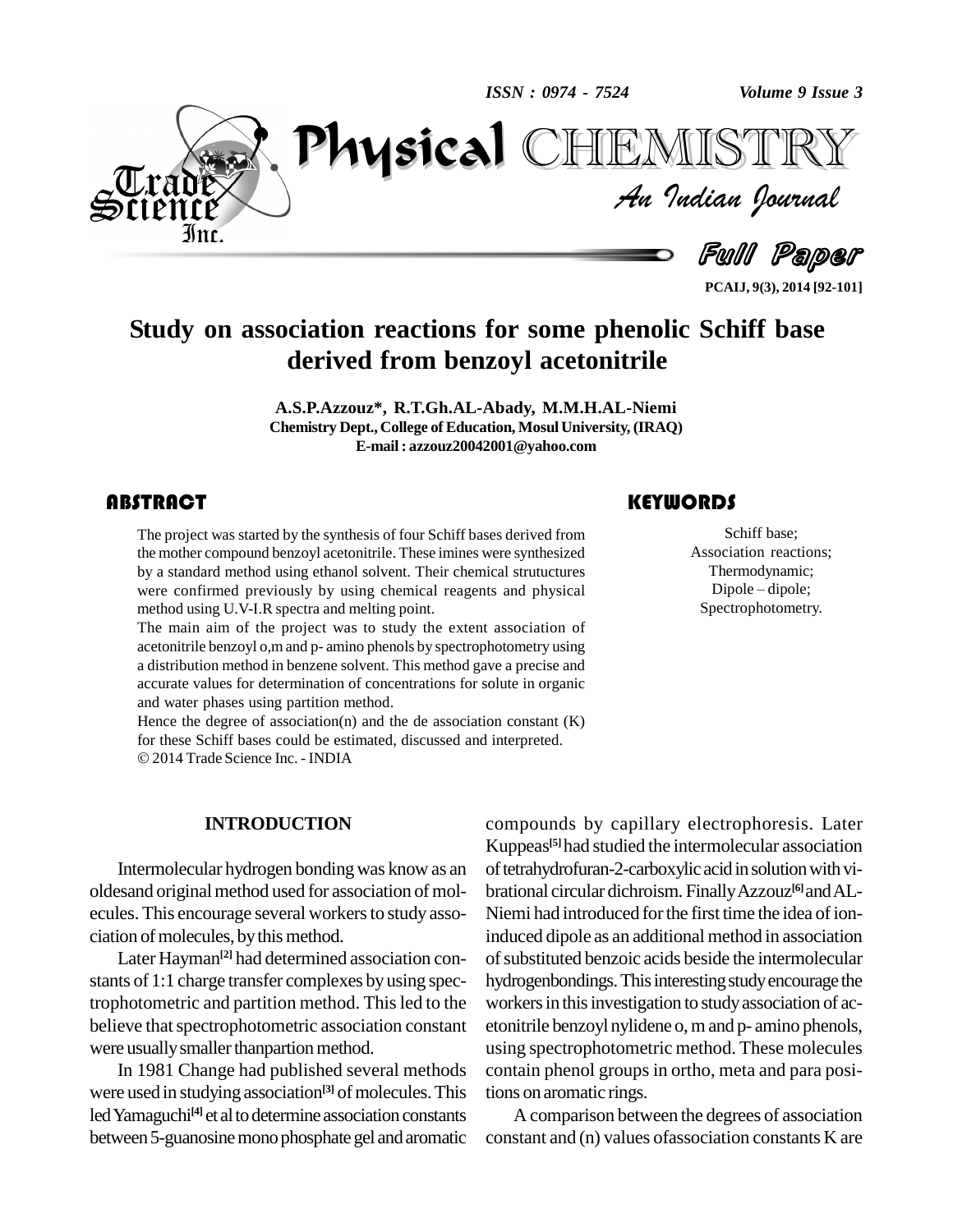given and discussed. This opened the ways for other  $\frac{4}{35}$ subsequent works in future.

### **EXPERIMENTAL**

All chemicals used throughout this work were supplied fromFluka,Aldrich and Molecule companies.

Theywere benzoyl acetonitrile, o-amino phenol, m-amino phenol and p-amino phenol. Ethanol was <sup>0.5</sup> bought from local market.

All Schiff bases under study were prepared by using a standard method<sup>[7]</sup>, or by mixing equimolar amounts of benzoyl acetonitrile with  $\sigma$ , m and p-amino phenols. About 10 ml of absolute ethanol was added to anymixture,followedbyrefluxingthemixture forabout 90minutes, cooling and filtration of products.Recrystallization of products were performed using absolute ethanol.

Schiff bases acetonitrile benzoyl nylidene o,mand p-amino phenols were abbreviated asI, II and III re spectively.

### **Distribution method**

This method had been applied is studying the extent of association of Schiff bases (I-III) in benzene<br>solvent, by using similar procedure<sup>[6,7]</sup> adopted elsesolvent, by using similar procedure **[6,7]** adopted else where.

Before applying the distribution method in studying  $\qquad 0.5$ the extent of association reaction in any Schiff bases using a spectrophotometric method for estimation of solute in organic phase, it was found with great importance to prepare a calibration curve for each imine solution in benzene. This required the following:-

A stock  $10<sup>3</sup>M$  solutions of imines (I-III) were prepared in benzene solvent. From this solution a range of solutions having concentrations range between  $(1-7)10$ <sup>4</sup>M were prepared. The U.V spectrum for each solusolutions having concentrations range between  $(1-7)10$  of S<br>
<sup>4</sup>M were prepared. The U.V spectrum for each solu-twe<br>
tion was measured at  $\lambda_{\text{max}}$ . A plots of absorbances of calc Schiff bases(I-III) versus concentrations were shown in Figure 1

These showed a very good straight lines of correlation coefficient range values 0.9952-0.9986 or obeying These showed a very good straight lines of corre-<br>lation coefficient range values 0.9952-0.9986 or obeying  $C_w$  Beer's-Lambert law. The sensitivity of the method for aqu lation coefficient range values 0.9952-0.9986 or obeying  $C_w$ <br>Beer's-Lambert law. The sensitivity of the method for aqu<br>Schiff bases determination, as measured in terms of  $\varepsilon_{max}$  **Dis**<br>have a range of values (3306-4873)  $-1.$ cm $-1.$ 

Hence the concentration of any Schiff bases in ben-





**bases**

of Schiff base in water phase  $(C_w)$  during partition bezene  $(C_0)$ , can be estimated safely. The concentration tween benzene-water phases in any mixture could be calculated easily from an equation of the form:-

**Total concentration** of **Schiff** base =  $C_{0} + C_{w}$ 

 $C_{\circ}$  denotes to concentration of solute Schiff base in or-<br>ganic () benzene solvent.

 $C_w$  denotes to concentration of solute Schiff base in aqueous (<sub>w</sub>) water solvent.

#### **Distribution method**

*Ing* extent of<br>
enzene sol-<br>IISTRY<br><sup>*Indian Iournal*</sup> This method had been applied in studying extent of association of Schiff bases I.II and III in benzene sol-

n dases 1,n and 111 in denzene soi-<br>**Physica1** CHEMISTRY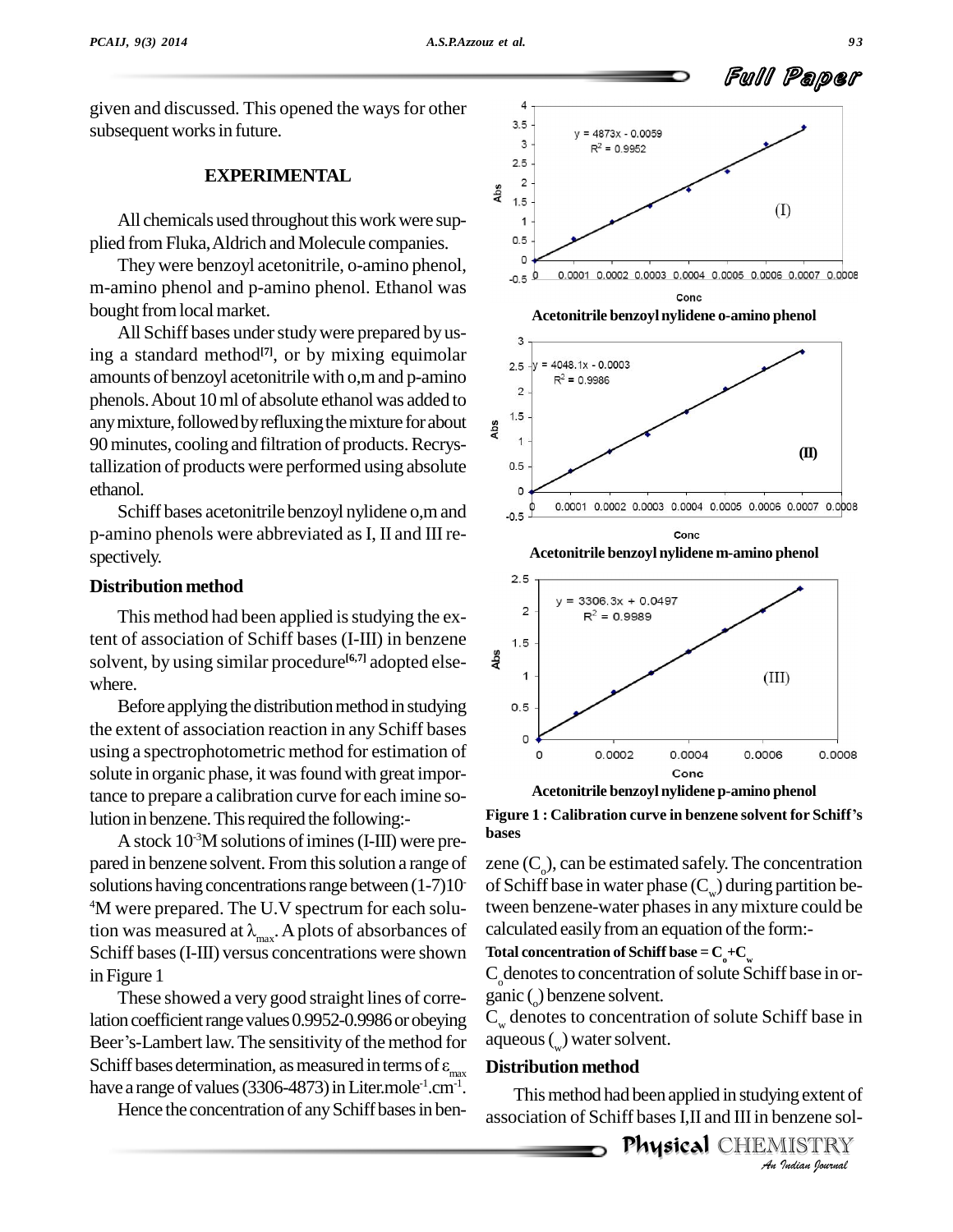## Full Paper

vent, byusing similar procedure adopted in standard or book<sup>[7]</sup> or literature<sup>[8]</sup>, as in the following:-

Each mixture was stirred for 90 minutes at tem-

|     |          |   |                              | of su |
|-----|----------|---|------------------------------|-------|
|     |          | 8 |                              | cal r |
|     |          |   |                              |       |
| 20. |          |   | 20                           | equa  |
|     | $\gamma$ | 4 | 6<br>18 16 14 12<br>20 20 20 |       |

perature range  $(298-333)$ °K. Then after each mixture was left for 15 minutes for the separation of benzene phase from aqueous phase. Finally, the concentration for any Schiff base in benzene was determined from calibration curved prepared.

#### **Instrumentation**

- 1 The calibration curve for U.V spectra of imines I, II and III were measured by using a computerized double beamShimadzu 1601 using silica cell of di mensions  $1x1x3cm^3$ .
- 2 Shaker Water bath, JEIO Tech., type BS-11, made in Korea.

#### **RESULTSAND DISCUSSION**

The structures of Schiff bases under study, having a general formulas of the following:-

These showed that phenolic groups circulate in o,



m and p-position of amine of Schiff base molecules. These differences in structures were expected to influence on melting points and extent of association pro cess.<br>Melting points of pure acetonitril benzoyl nylidene

hydrogen bonding or other methods. o, m and p-amino phenols Schiff bases have melting points of 67°C, 71°C, 63°C respectively. The high melt-<br>ing point of II, means its ability to associate or poly-<br>merize in solid state by one of association method's as ing point of II, means its ability to associate or poly-

### **Distribution method**

*I*<br>*I* Wall<sup>[8]</sup> et al<br>sociation of b<br>IISTRY<br>*Indian Iournal* In an earlier study Wall **[8]** et al had applied this method forstudying association of benzoic acid and its

**Physical** CHEMISTRY

substitutents.LaterAzzouz **[10]**et al had studied association of salicylidene 2-hydroxyaniline. These studies encourage thesame lastWorker **[6]** to deal with association of substituted benzoic acids and other acids by physical methods in benzene solvent, using the following equation:-

$$
\log C_w = \frac{1}{w} \log C_o + Constant \tag{1}
$$

 $C_w$ = Concentration of Schiff base in water phase  $C_{\alpha}$  =Concentration of Schiff base in organic phase  $n =$ Degree of association of solute

Data collected from last studies at temperature range (20-60) °C where shown in TABLES 1-3.

For each Schiff base I,II and III, the plots of  $logC_w$  versus logC<sub>o</sub> at five different temperatures in the range stated, showed a very good lines of correlation coefficients ranged  $0.9595-0.9951$  as in Figure 1. These indicated the applicability of equation (1) on experimental association processes of Schiff bases under studying.

TABLE 4 showed association collected by distri bution method for Schiff bases I, II and III in non polar benzene solvent at five temperatures. This clear the following points:-

- 1 Acetonitrile benzoyl nylidene p- amino phenol having a degrees of associations(n) between 0.292- 1.051. In other words, Schiff base III exist as a monomer in benzene. These showed a direct relation ship between absolute temperatures and the degrees of association, and agreed **[6]**with association of 4-carboxy benzoic acid.
- 2 Acetonitrile benzoyl nylidenem- amino phenol exist as monomer in solvent stated. These having a degrees of association range between 0.872-1.379. A contrary to the previous finding were an inverse relationship between absolute temperatures and the degrees of association at five different temperatures listed inTABLE 4, and agreed with association **[6]** of 4-nitro benzoic.
- 3 Acetonitrile benzoyl nylidene o- amino phenol as sociation results, was agreed with Schiff baseacetonitrile benzoyl nylidene p- amino phenol, by showing a direct relationship between absolute temperatures and the degrees of association.Adis agreement between these Schiff basesi.e III and I by observing a degrees of association range be-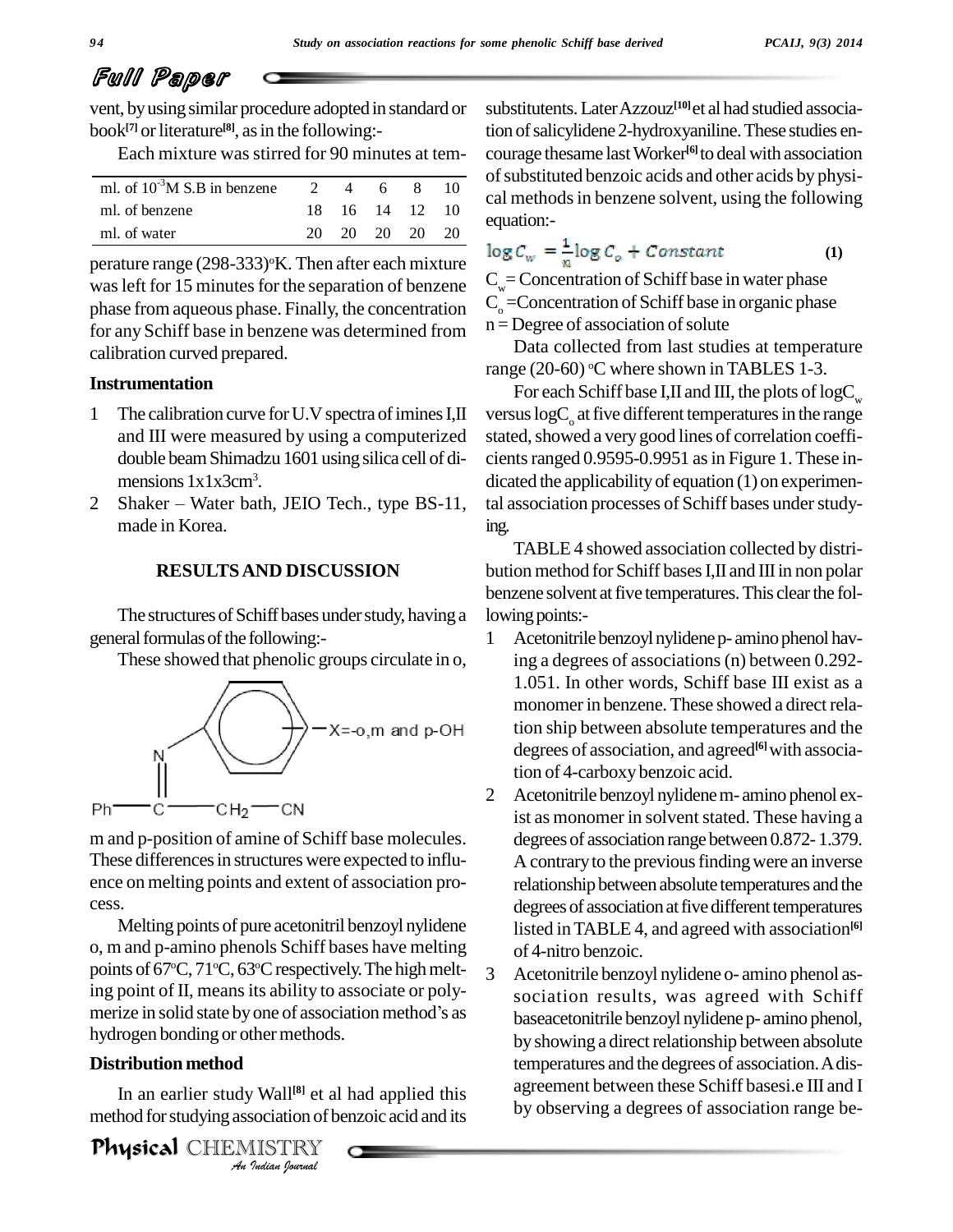60

| Temperature $(Co)$ | No.            | <b>Concentration of Schiff base</b><br>inwater $(C_w * 10^{-4})$<br>$(mol.lit-1)$ | log C <sub>w</sub> | <b>Concentration of Schiff base</b><br>inbenzene $(C_0*10^{-4})$<br>$(mol.lit-1)$ | $\log$ $\rm C_{o}$ | $\mathbf{C}_\text{o}/\mathbf{C}_\text{w}$ |
|--------------------|----------------|-----------------------------------------------------------------------------------|--------------------|-----------------------------------------------------------------------------------|--------------------|-------------------------------------------|
|                    | 1              | 0.734                                                                             | $-4.134$           | 1.343                                                                             | $-3.872$           | 1.8297                                    |
|                    | 2              | 0.843                                                                             | $-4.074$           | 2.084                                                                             | $-3.681$           | 2.4721                                    |
| 20                 | 3              | 1.030                                                                             | $-3.987$           | 2.735                                                                             | $-3.563$           | 2.6553                                    |
|                    | $\overline{4}$ | 1.293                                                                             | $-3.888$           | 3.491                                                                             | $-3.457$           | 2.6978                                    |
|                    | 5              | 1.602                                                                             | $-3.795$           | 4.634                                                                             | $-3.334$           | 2.8908                                    |
|                    | $\mathbf{1}$   | 0.997                                                                             | $-4.001$           | 1.079                                                                             | $-3.967$           | 1.081                                     |
|                    | 2              | 1.151                                                                             | $-3.939$           | 1.778                                                                             | $-3.750$           | 1.544                                     |
| 30                 | 3              | 1.286                                                                             | $-3.891$           | 2.483                                                                             | $-3.605$           | 1.929                                     |
|                    | $\overline{4}$ | 1.559                                                                             | $-3.807$           | 3.228                                                                             | $-3.491$           | 2.070                                     |
|                    | 5              | 1.808                                                                             | $-3.743$           | 4.426                                                                             | $-3.354$           | 2.447                                     |
|                    | $\mathbf{1}$   | 1.155                                                                             | $-3.937$           | 0.920                                                                             | $-4.036$           | 0.797                                     |
|                    | 2              | 1.377                                                                             | $-3.861$           | 1.552                                                                             | $-3.809$           | 1.126                                     |
| 40                 | 3              | 1.537                                                                             | $-3.813$           | 2.234                                                                             | $-3.651$           | 1.451                                     |
|                    | $\overline{4}$ | 1.777                                                                             | $-3.750$           | 2.965                                                                             | $-3.528$           | 1.668                                     |
|                    | 5              | 2.195                                                                             | $-3.658$           | 4.108                                                                             | $-3.386$           | 1.869                                     |
|                    | $\mathbf{1}$   | 1.305                                                                             | $-3.884$           | 0.771                                                                             | $-4.113$           | 0.591                                     |
|                    | 2              | 1.578                                                                             | $-3.802$           | 1.349                                                                             | $-3.870$           | 0.855                                     |
| 50                 | 3              | 1.845                                                                             | $-3.734$           | 1.923                                                                             | $-3.716$           | 1.042                                     |
|                    | $\overline{4}$ | 2.048                                                                             | $-3.689$           | 2.742                                                                             | $-3.562$           | 1.337                                     |
|                    | 5              | 2.560                                                                             | $-3.597$           | 3.707                                                                             | $-3.431$           | 1.467                                     |
|                    | $\mathbf{1}$   | 1.362                                                                             | $-3.866$           | 0.714                                                                             | $-4.146$           | 0.524                                     |

| TABLE 1: Distribution method of acetonitrile benzoyl nylidene o-amino phenol between water and benzene at different |  |
|---------------------------------------------------------------------------------------------------------------------|--|
| <b>temperatures</b>                                                                                                 |  |

tween 1.541- 2.477 in Schiff base I and temperatures stated. i.e Schiff base I exist as a dimer in benzene. This interesting results, encourage the 2 workers in this investigation to search for the reason of such abnormality, or way such molecule exist as a dimer. To answer such important question, thisled to consider the possible methods of asso ciation in molecule I as follower:-

1 By intermolecular hydrogen bonding of similar molecules. This happen due to existence of phenolic<br>group in imineI. Hence hydrogen bonding of type<br>O-H…O may presumably exist. This type of bondgroup in imineI. Hence hydrogen bonding of type ing was known in literature **[1]** was weaken by the elevation of temperature. Hence the degrees of association (n) must be lowered by an increase of temperatures. These finding in TABLE 4 for imine I dose not with last paragraph.Therefore, the possi bility of association of I by hydrogen bonding was

no longer to exist or having a lower weight in the association process.

By dipole-dipole association method. Imine I contains a powerful electron withdrawing cyano group. This resulted to the production of two positive and negative centersin Schiff base I, or creating a di pole in it. The mechanism**[9]**of association by di pole-dipole method in Schiff base I as designated byAsymbole, could be represented in scheme (I). The force (f) required for separation of charges in



2 1.643 -3.784 1.285 -3.891 0.781 3 1.898 -3.722 1.871 -3.728 0.984 4 2.179 -3.662 2.606 -3.584 1.197 5 2.649 -3.577 3.581 -3.446 1.352

A molecule could be defined by an equation of the form:

$$
F = \frac{q_1 q_2}{er^2} \tag{1a}
$$

 $q_1$ = charge of positive ion  $q_2$ = charge of negative ion

dimer

refor<br>**Physical** CHEMISTRY of the form:<br> **IISTRY**<br>IISTRY

Full Paper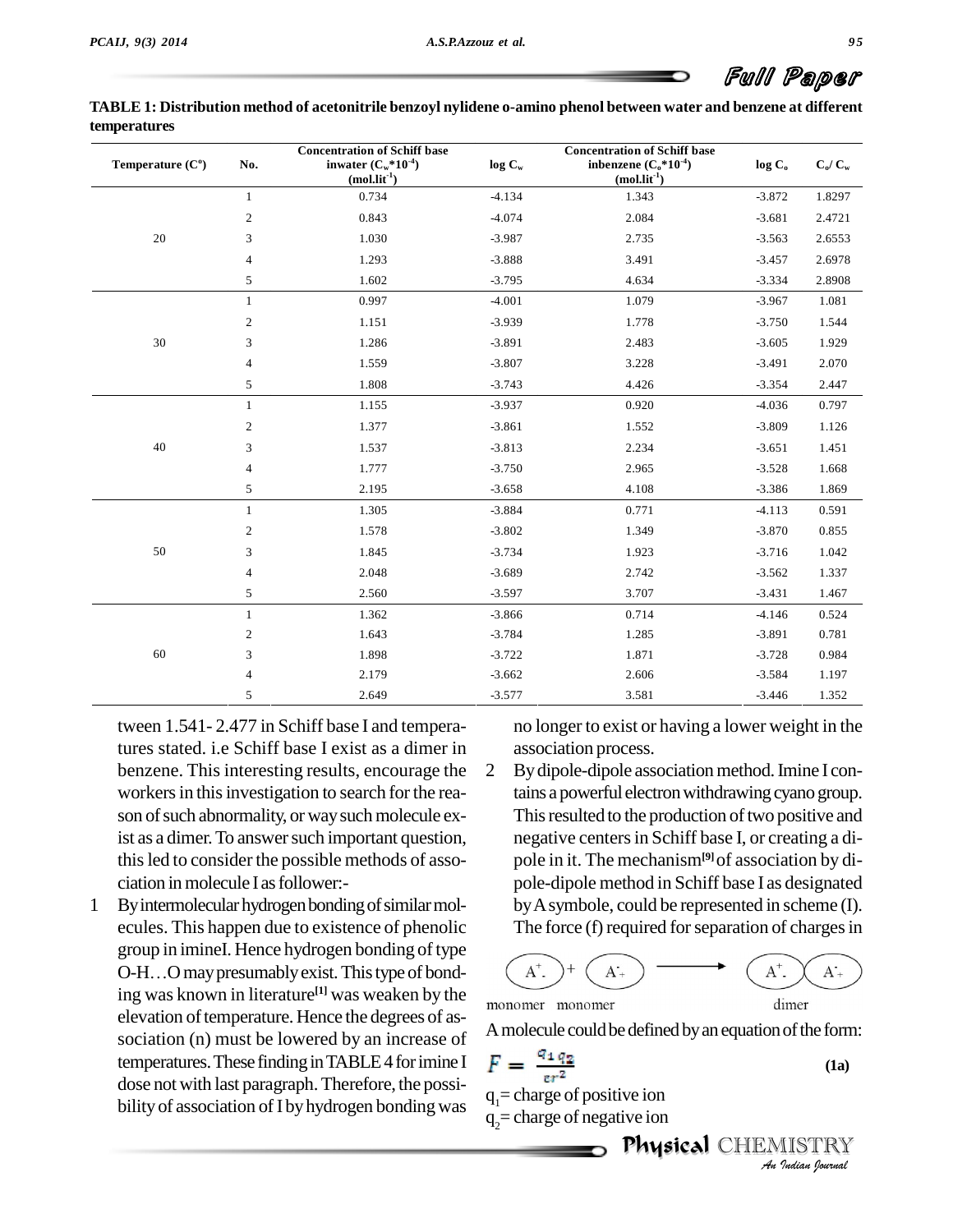# Full Paper

TABLE 2: Distribution method of acetonitrile benzoyl nylidenem-amino phenol between water and benzene at different **temperatures**

| <b>Temperature</b><br>(C <sup>0</sup> ) | No.              | <b>Concentration of Schiff base</b><br>inwater $(C_w^*10^4)$<br>$(mol.lit-1)$ | Log<br>$C_{w}$ | <b>Concentration of Schiff base</b><br>inbenzene $(C_0^*10^4)$<br>$(mol.lit-1)$ | Log<br>$\mathbf{C}_\mathrm{o}$ | $C_o/$<br>$C_{w}$ |
|-----------------------------------------|------------------|-------------------------------------------------------------------------------|----------------|---------------------------------------------------------------------------------|--------------------------------|-------------------|
|                                         | 1                | 1.159                                                                         | $-3.936$       | 0.845                                                                           | $-4.073$                       | 0.729             |
|                                         | $\sqrt{2}$       | 1.503                                                                         | $-3.823$       | 1.337                                                                           | $-3.874$                       | 0.890             |
| 20                                      | 3                | 2.065                                                                         | $-3.685$       | 1.910                                                                           | $-3.719$                       | 0.925             |
|                                         | $\overline{4}$   | 2.594                                                                         | $-3.586$       | 2.518                                                                           | $-3.599$                       | 0.971             |
|                                         | 5                | 2.897                                                                         | $-3.538$       | 3.170                                                                           | $-3.499$                       | 1.094             |
|                                         | $\mathbf{1}$     | 0.883                                                                         | $-4.054$       | 1.122                                                                           | $-3.950$                       | 1.271             |
|                                         | $\sqrt{2}$       | 1.197                                                                         | $-3.922$       | 1.644                                                                           | $-3.784$                       | 1.373             |
| $30\,$                                  | 3                | 1.503                                                                         | $-3.823$       | 2.466                                                                           | $-3.608$                       | 1.641             |
|                                         | $\overline{4}$   | 1.936                                                                         | $-3.713$       | 3.170                                                                           | $-3.499$                       | 1.637             |
|                                         | 5                | 2.228                                                                         | $-3.652$       | 3.864                                                                           | $-3.413$                       | 1.734             |
|                                         | 1                | 0.685                                                                         | $-4.164$       | 1.321                                                                           | $-3.879$                       | 1.928             |
|                                         | $\sqrt{2}$       | 0.857                                                                         | $-4.067$       | 1.981                                                                           | $-3.703$                       | 2.311             |
| 40                                      | 3                | 1.191                                                                         | $-3.924$       | 2.780                                                                           | $-3.556$                       | 2.334             |
|                                         | $\overline{4}$   | 1.560                                                                         | $-3.807$       | 3.548                                                                           | $-3.450$                       | 2.274             |
|                                         | 5                | 1.750                                                                         | $-3.757$       | 4.345                                                                           | $-3.362$                       | 2.483             |
|                                         | $\mathbf{1}$     | 0.404                                                                         | $-4.394$       | 1.603                                                                           | $-3.795$                       | 3.968             |
|                                         | $\boldsymbol{2}$ | 0.589                                                                         | $-4.230$       | 2.249                                                                           | $-3.648$                       | 3.818             |
| 50                                      | $\mathfrak{Z}$   | 0.774                                                                         | $-4.111$       | 3.199                                                                           | $-3.495$                       | 4.133             |
|                                         | $\overline{4}$   | 0.984                                                                         | $-4.007$       | 4.130                                                                           | $-3.384$                       | 4.197             |
|                                         | 5                | 1.183                                                                         | $-3.927$       | 4.909                                                                           | $-3.309$                       | 4.150             |
|                                         | 1                | 0.198                                                                         | $-4.703$       | 1.807                                                                           | $-3.743$                       | 9.126             |
|                                         | $\mathbf{2}$     | 0.292                                                                         | $-4.534$       | 2.547                                                                           | $-3.594$                       | 8.723             |
| 60                                      | 3                | 0.451                                                                         | $-4.346$       | 3.524                                                                           | $-3.453$                       | 7.814             |
|                                         | 4                | 0.574                                                                         | $-4.241$       | 4.539                                                                           | $-3.343$                       | 7.908             |
|                                         | 5                | 0.687                                                                         | $-4.163$       | 5.407                                                                           | $-3.267$                       | 7.870             |

TABLE 3 : Distribution method of acetonitrile benzoyl nylidenep-amino phenol between water and benzene at different **temperatures**

| <b>Temperature</b> |                | <b>Concentration of Schiff</b> |           | <b>Concentration of Schiff</b> |                    |           |
|--------------------|----------------|--------------------------------|-----------|--------------------------------|--------------------|-----------|
| (C <sup>0</sup> )  | No.            | base inwater $(C_w^*10^{-4})$  | $log C_w$ | base inbenzene $(C_0^*10^4)$   | log C <sub>o</sub> | $C_o/C_w$ |
|                    |                | $(mol.$ lit <sup>-1</sup> )    |           | $(mol.$ lit <sup>-1</sup> )    |                    |           |
|                    |                | 0.110                          | $-4.959$  | 1.824                          | $-3.739$           | 16.582    |
|                    | 2              | 0.485                          | $-4.314$  | 2.371                          | $-3.625$           | 4.889     |
| 20                 | 3              | 0.923                          | $-4.035$  | 2.951                          | $-3.530$           | 3.197     |
|                    | 4              | 1.445                          | $-3.840$  | 3.420                          | $-3.466$           | 2.367     |
|                    | 5              | 1.706                          | $-3.768$  | 4.074                          | $-3.390$           | 2.388     |
|                    |                | 0.573                          | $-4.242$  | 1.361                          | $-3.866$           | 2.375     |
|                    | $\overline{2}$ | 0.940                          | $-4.027$  | 1.919                          | $-3.717$           | 2.041     |
| 30                 | 3              | 1.285                          | $-3.891$  | 2.588                          | $-3.587$           | 2.014     |
|                    | 4              | 1.774                          | $-3.751$  | 3.083                          | $-3.511$           | 1.738     |
|                    | 5              | 2.042                          | $-3.690$  | 3.741                          | $-3.427$           | 1.832     |
|                    |                | 0.679                          | $-4.168$  | 1.256                          | $-3.901$           | 1.850     |
|                    | $\overline{2}$ | 1.079                          | $-3.967$  | 1.770                          | $-3.752$           | 1.640     |
| 40                 | 3              | 1.556                          | $-3.808$  | 2.317                          | $-3.635$           | 1.489     |
|                    | 4              | 1.986                          | $-3.702$  | 2.877                          | $-3.541$           | 1.449     |
|                    | 5              | 2.317                          | $-3.635$  | 3.467                          | $-3.460$           | 1.496     |
|                    |                | 0.891                          | $-4.050$  | 1.045                          | $-3.981$           | 1.173     |
|                    | 2              | 1.406                          | $-3.852$  | 1.552                          | $-3.809$           | 1.104     |
| 50                 | 3              | 1.766                          | $-3.753$  | 2.109                          | $-3.676$           | 1.194     |
|                    | 4              | 2.265                          | $-3.645$  | 2.594                          | $-3.586$           | 1.145     |
|                    | 5              | 2.606                          | $-3.584$  | 3.177                          | $-3.498$           | 1.219     |

### *9 6*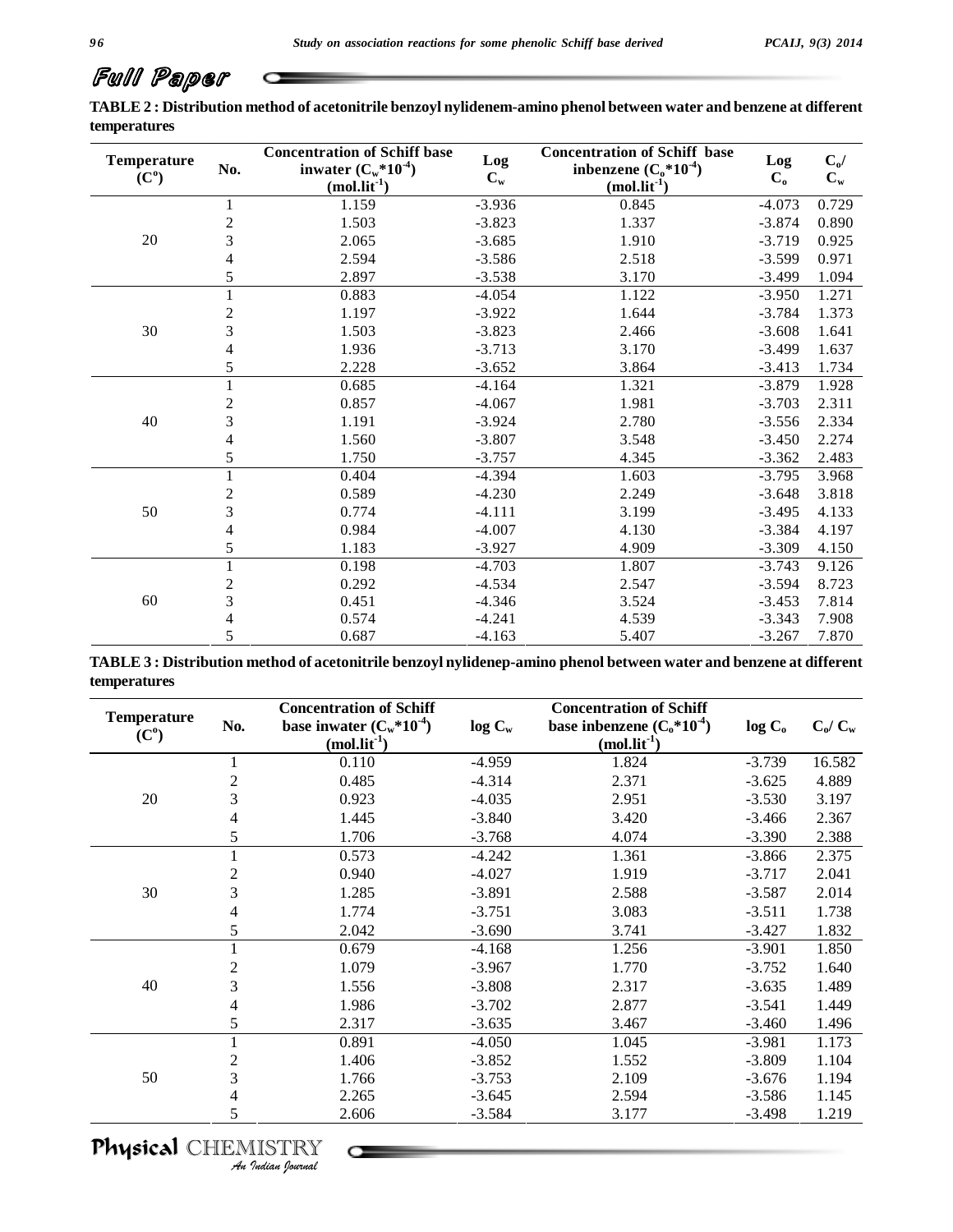

**Figure 2 : Plot of log C<sup>w</sup> versuslog C<sup>o</sup> for acetonitrile benzoyl nylideneo-amino phenol**

 $r =$  distance between charges

 $\varepsilon$  = dielectric constant of the medium

By increasing the value of r, hence values of charges  $q_1$  and  $q_2$  were expected to be increased, This might resulted to an increase in the dipole moment of Schiff base monomer. The last might resulted to an increase in the degrees of association of Schiff base I by an elevation of temperatures.

dyes formation tautomerism of some benzoin<sup>[11]</sup> com-*I*<br>*I* basic imikers to deal<br>IISTRY<br>Indian lournal Surely, the temperature as known had a great influ ence on many chemical reaction asstability **[10]** of azo pounds and dyes $^{[12]}$  and  $_{\rm \parallel}$ pounds and dyes<sup>[12]</sup> and pk<sub>a</sub> of acidic and basic imi-<br>nes<sup>[13]</sup>, These studies encourage the workers to deal with such essential study.

Physical CHEMISTRY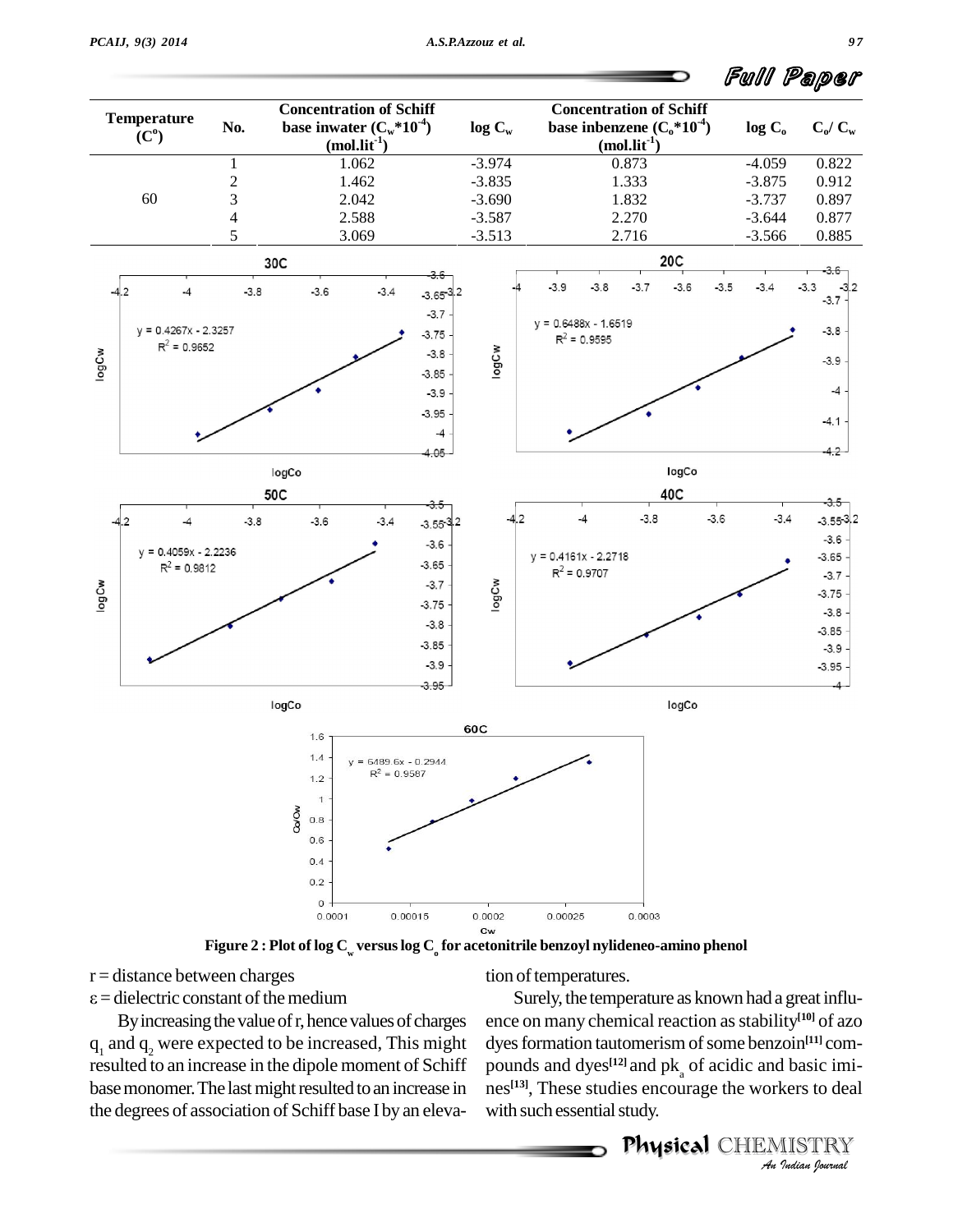

**Figure**  $3$  **:** Plot of log  $C_w$  versus log  $C_o$  for acetonitrile benzoyl nylidene m-amino phenol

| <b>TABLE 4: Association results Schiff base I-III in benzene</b> |  |
|------------------------------------------------------------------|--|
|------------------------------------------------------------------|--|

| <b>Symbol</b>                                   | Temperature $(K)$ | <b>Intercept</b> | <b>Slope</b> | Correlation<br>Degree of association $(n)$<br>Coefficient |        |
|-------------------------------------------------|-------------------|------------------|--------------|-----------------------------------------------------------|--------|
|                                                 | 293               | $-1.6519$        | 0.6488       | 1.541                                                     | 0.9595 |
|                                                 | 303               | $-2.3257$        | 0.4267       | 2.344                                                     | 0.9652 |
| Acetonitrile benzoyl<br>nylidene o-amino phenol | 313               | $-2.2718$        | 0.4161       | 2.403                                                     | 0.9707 |
|                                                 | 323               | $-2.2236$        | 0.4059       | 2.464                                                     | 0.9812 |
|                                                 | 333               | $-2.2047$        | 0.4037       | 2.477                                                     | 0.9829 |
|                                                 | 293               | $-0.9934$        | 0.7249       | 1.379                                                     | 0.9917 |
|                                                 | 303               | $-1.1305$        | 0.7402       | 1.351                                                     | 0.9938 |
| Acetonitrile benzoyl<br>nylidene m-amino phenol | 313               | $-0.9709$        | 0.8281       | 1.206                                                     | 0.9851 |
|                                                 | 323               | $-0.8376$        | 0.9348       | 1.070                                                     | 0.9965 |
|                                                 | 333               | $-0.4049$        | 1.1473       | 0.872                                                     | 0.9971 |
|                                                 | 293               | 7.9676           | 3.4228       | 0.292                                                     | 0.9361 |
|                                                 | 303               | 0.7031           | 1.2766       | 0.783                                                     | 0.9916 |
| Acetonitrile benzoyl                            | 313               | 0.6408           | 1.2294       | 0.963                                                     | 0.9935 |
| nylidene p-amino phenol                         | 323               | $-0.2004$        | 0.9640       | 1.037                                                     | 0.9932 |
|                                                 | 333               | $-0.1281$        | 0.9511       | 1.051                                                     | 0.9941 |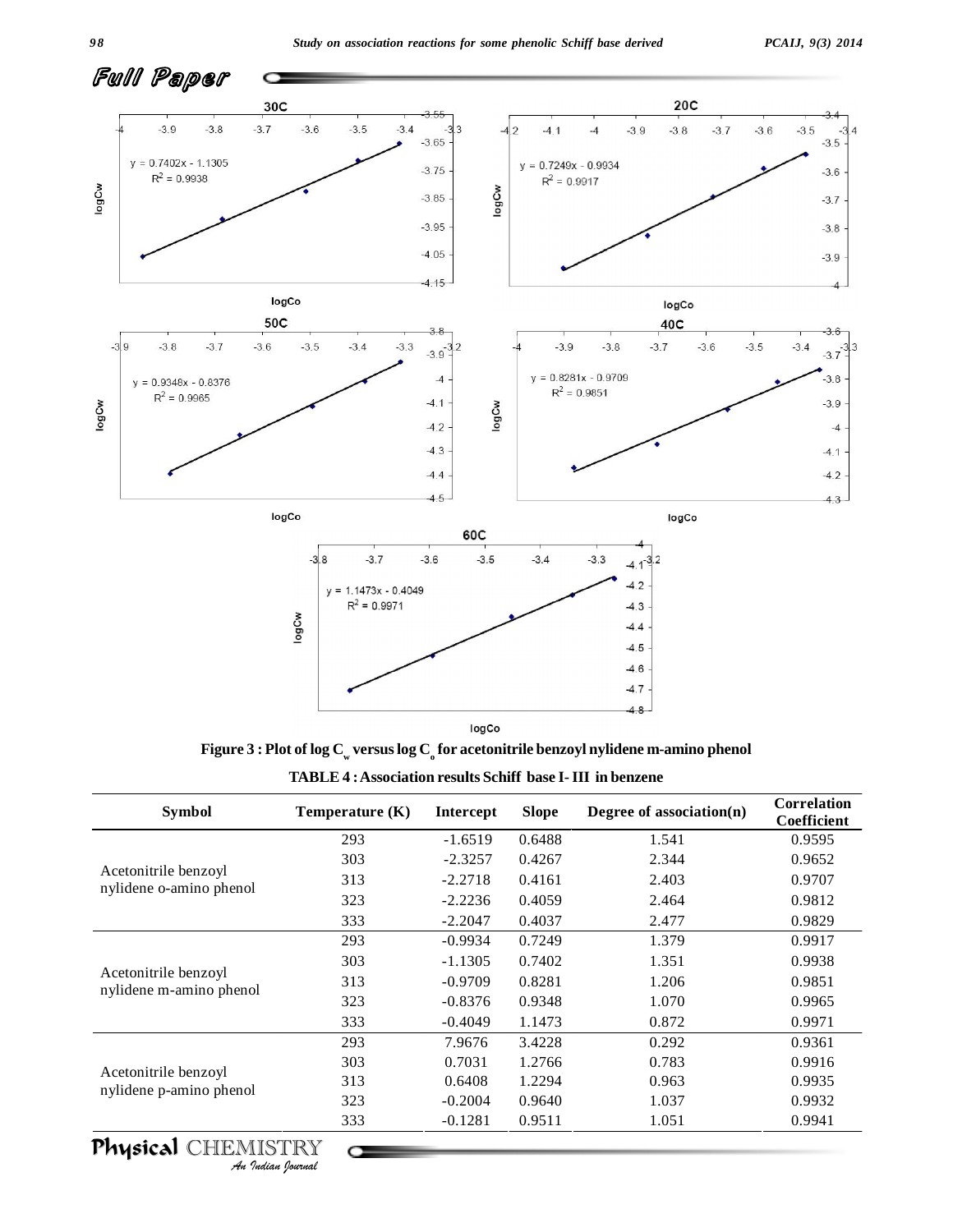

logCo

**Figure 4 : Plot of log C<sup>w</sup> versuslog C<sup>o</sup> for acetonitrile benzoyl nylidene p-amino phenol**

The thermodynamic of association represent the various energies forms associated with conversion of with conversion of dimer Schiff base I to the corre sponding monomer i.e dimer  $\underbrace{K_2}$  2monomer. These<br>required the evaluation of thermodynamic parameters,<br>namely the  $\Delta G^{\circ}$ ,  $\Delta H^{\circ}$  and  $\Delta S^{\circ}$ . The last required of the required the evaluation of thermodynamic parameters, <sup>o</sup>. The last required of the  $\frac{(0.55)^n}{T!}$ evaluation of equilibrium constants for the reaction outlined above. Hence the following equation<sup>[6]</sup> was used for the dimericform of reactant.

$$
\frac{c_o}{c_w} = K_1 + \frac{2K_1^2 c_w}{R_2} \tag{2}
$$

 $K_1$  = distribution coefficient (constant)<br> $K_2$  = equilibrium constant.

 $K_2$  = equilibrium constant.<br>Form equation (2) the plot of  $C_0/C_w$  versus  $C_w$  at call temperature rang stated showed a straight lines of cor-

relation coefficient values of 0.9829.

Hence  $K_1$  and  $K_2$  were evaluated. Now when lnK<sub>2</sub>values for the de association reaction of Schiff base I were plotted versus the values of  $\mathrm{T}^{\text{-}1}$  form Table. This showed a straight line of negative slope of  $R^2$  value equal  $(0.991)$ , as in figure.

The thermodynamic parameters for the de association reaction of Schiff base I were evaluated from standard equations  $(3-5)$  of forms:-

$$
\Delta G^{\circ} = -RT \ln K_2 \tag{3}
$$

$$
ln K_2 = Constant - \frac{\Delta H^o}{RT}
$$
 (4)

$$
\Delta G^{\circ} = \Delta H^{\circ} - T\Delta S^{\circ} \tag{5}
$$

*Indian*<br>*I* Schiff base<br>*IISTRY*<br>*Indian Iournal* TABLE 5 showed the thermodynamic parameters calculated form  $K_2$  equilibrium constant i.e Schiff base

Physical CHEMISTRY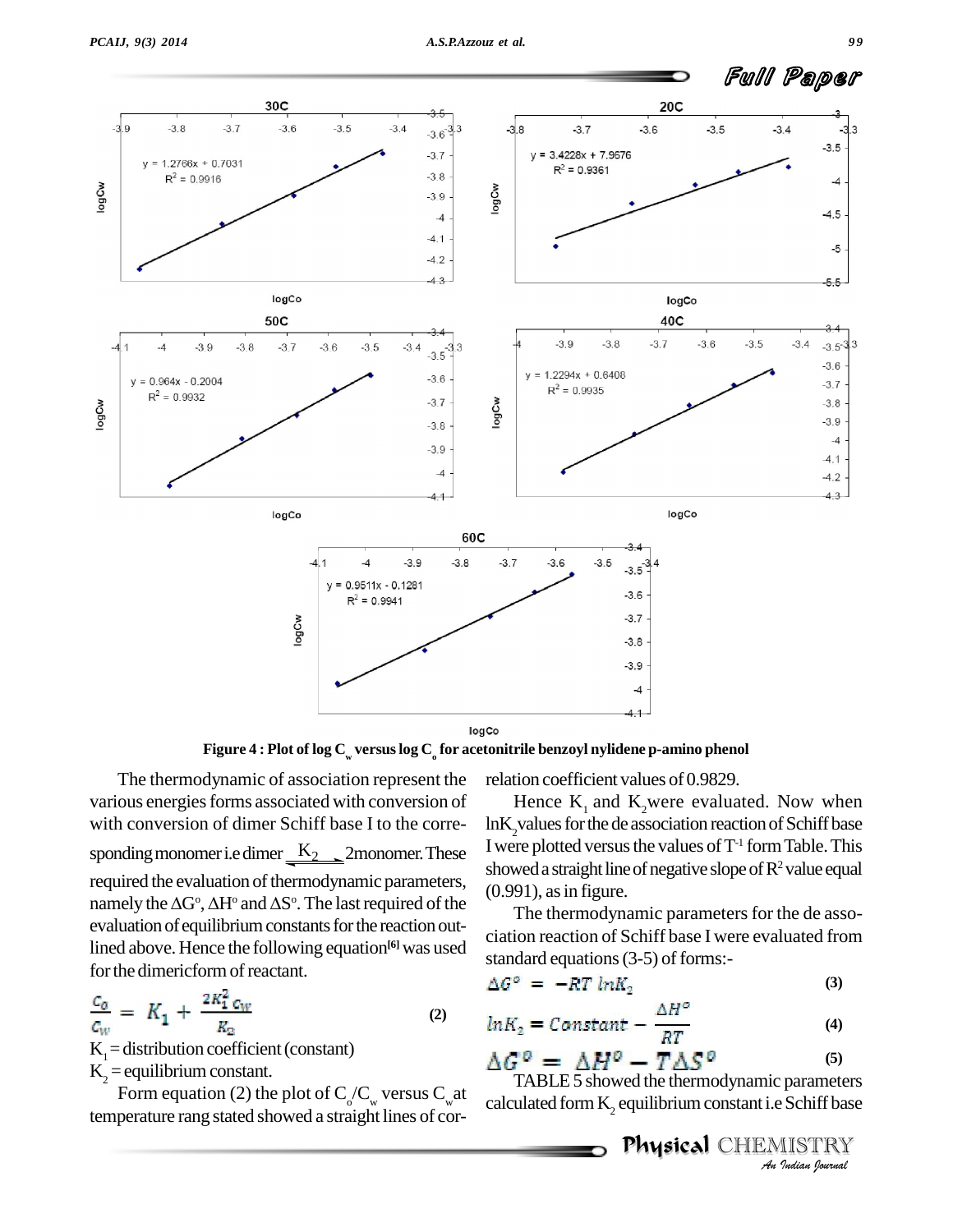# Full Paper

I dimer  $\leftrightarrow$ 2monomer. It was cleared form TABLE 5 that all positive signs of  $\Delta G^{\circ}$ calculated for Schiff base I dimer to their corresponding monomer was difficult and non spontaneous.

This process was highly expected, due to dipole dipole forces among any molecules of dimmer, which 333K. results to an increase in the stability of the latter if compared with its monomers.

The enthalpy of reaction  $\Delta H^{\circ}$  was calculated form Vant Hoff equation shown in equation (4).An Excel computer programme was also used in the evaluation



**Figure 5**  $:$  The relationship between lnK<sub>2</sub> versus T<sup>-1</sup> for the de **association reaction of Schiff base (I)**

of  $\Delta H^{\circ}$  for Schiff base I at five different temperatures. TABLE 5 illustrates the following fact:

The near values of  $\Delta H^{\circ}$  calculated for Schiff base I at different five temperatures means the non dependence The near values of  $\Delta H^{\circ}$  calculated for Schiff base I<br>at different five temperatures means the non dependence<br>of  $\Delta H^{\circ}$  at narrow temperature rang between 298 and of  $\Delta H^{\circ}$  at narrow temperature rang between 298 and

S<sup>o</sup> values for the reaction stated were calculated formequations.

Theoretically, the de dimerization reaction of Schiff form equations.<br>Theoretically, the de dimerization reaction of Schiff<br>base I was directed toward the 2momers i.e  $\Delta S^{\circ}$  valuesmust have <sup>a</sup> positive signs.

$$
\Delta S^{\circ} = S_2 - S_1
$$

 $S_2$ = entropy of monomer product

 $S_1$ = entropy of dimer Schiff base I

All As $^{\circ}$  values at temperatures listed in TABLE 5 had a negative signs of single value of  $1.48$  J.mole<sup>-1</sup>.K $\overline{\phantom{a}}$ <sup>1</sup>. These results were in contrary to theortical values had a negative signs of single value of 1.48 J.mole<sup>-1</sup>.K<sup>-1</sup>. These results were in contrary to theortical values stated before. This only happen if values  $S_1 \Box S_2$ . This only happen if monomers produced form the de di only happen if monomers produced form the de association method outlined before. This agreed with increasing order of product monomers and lowering  $S_2$ <br>values as compared with  $S_1$ , leading to a negative val-<br>ues of  $\Delta S^{\circ}$  parameter. values as compared with  $S_1$ , leading to a negative values of  $\Delta S^{\circ}$  parameter.

TABLE 5 : Equilibrium constant values for the de association reaction of Schiff base I at various temperatures and thermody-<br>
mamic<br>
Symbol Temperature (K)  $ln K_2$   $\Delta H^o$   $\Delta G^o$   $\Delta G^o$   $\Delta S^o$   $\Delta S$   $\Delta S$ **namic**

| <b>Symbol</b> | Temperature $(K)$ | ln K <sub>2</sub> | $\mathbf{\Delta H}^\text{o}$<br>$J$ .mol $^{-1}$ | $\Delta H^{\rm o}$<br>$J$ .mol $^{-1}$ | $\Delta G^{\rm o}$<br>$J$ .mol $^{-1}$ | $\Delta G^{\rm o}$<br>$J$ .mol $^{-1}$ | $\Delta S^o$<br>$J$ .mol $1 K-1$ | ΔS<br>$J$ .mol $^{-1}$ .K $^{-1}$ |
|---------------|-------------------|-------------------|--------------------------------------------------|----------------------------------------|----------------------------------------|----------------------------------------|----------------------------------|-----------------------------------|
|               | 298               | $-11.686$         | 28510.4                                          |                                        | 28952.9                                |                                        | $-1.48$                          |                                   |
|               | 303               | $-11.503$         | 28527.8                                          |                                        | 28977.7                                |                                        | $-1.48$                          |                                   |
| (I)           | 313               | $-11.158$         | 28571.5                                          | 28508.1                                | 29036.3                                | 28974.4                                | $-1.48$                          | $-1.48$                           |
|               | 323               | $-10.716$         | 28297.4                                          |                                        | 28776.9                                |                                        | $-1.48$                          |                                   |
|               | 333               | $-10.521$         | 28633.6                                          |                                        | 29128.0                                |                                        | $-1.48$                          |                                   |

### **CONCLUSION**

- 1 There Schiff bases prepared from reactions of benzoyl acetonitril with o,m- and p-amino phenols by standard method. They are abbreviated as I, II and IIIrespectively.
- firmed by physical method, namely by using UV acid of 2 The structures of Schiff base I, II and III were con- $5$ and IR spectra and melting points.
- *I* method, nar<br>*Indian* poin<br>*IISTRY*<br>*IISTRY*<br>*Indian Iournal* 3 A spectrophotometric method was applied forthe determination of concentration for Schiff bases I.II

Physical CHEMISTRY

and III in benzene solvent.

- 4 The degrees of association of I, II and III were evaluated by distribution method at temperature rang  $(293-333)K$  in benzene – water medium. These showed a dimeric monomeric and mono meric existence of I, II and III respectively in non polar benzene solvent.
- 5 Schiff base I was able to dimerize in benzene by polar benzene solvent.<br>Schiff base I was able to dimerize in benzene ł<br>acid of dipole – dipole association method.
- 6 The association constant  $(k)$  for the dimerization reaction of I were evaluated at temperatures range stated.